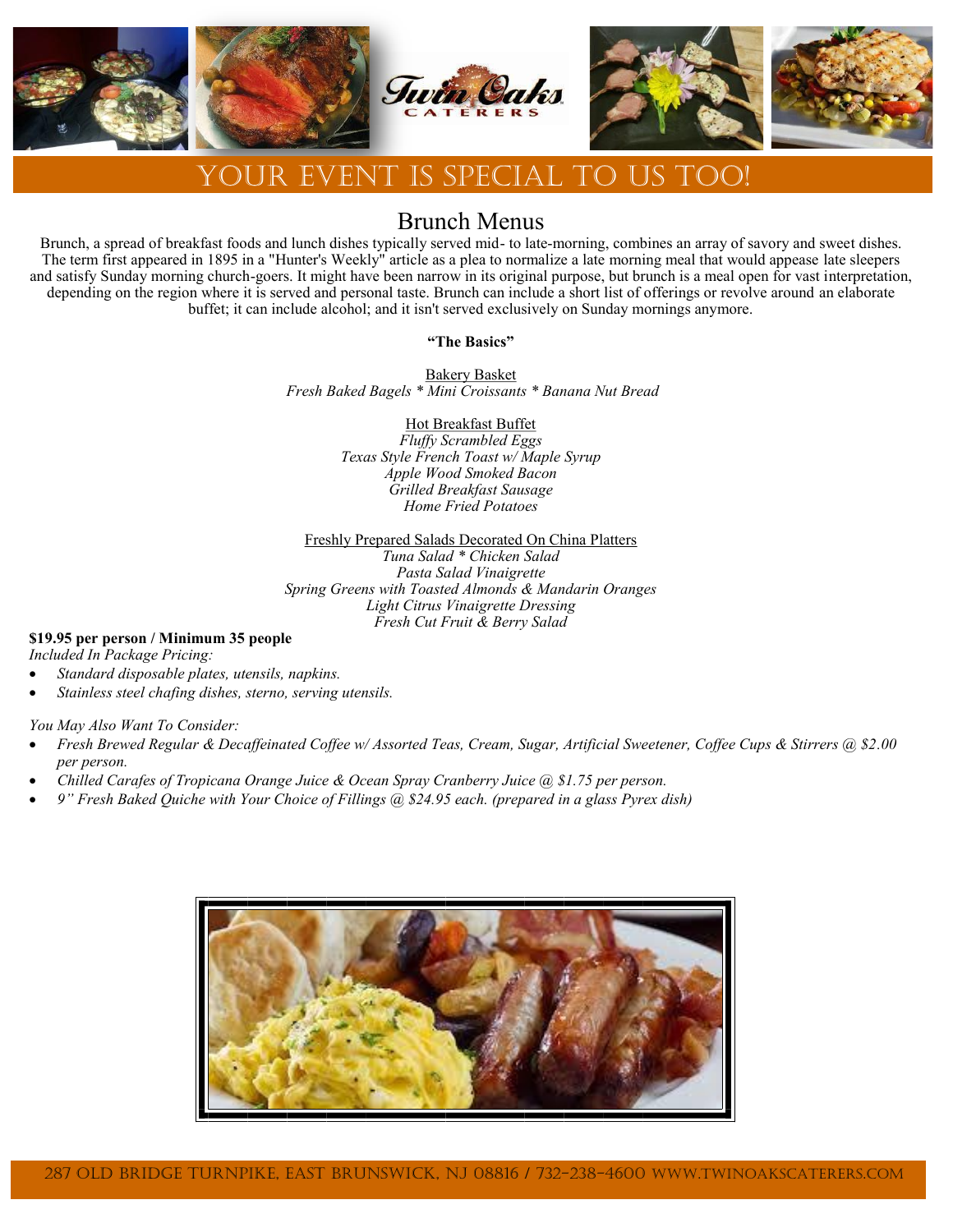

# Your Event is special to us too!

### Brunch Buffets

#### **"A Little More Lunchy Brunch Buffet"**

*Israeli Couscous Salad w/ Baby Spinach, Blueberries & Walnuts*

*Fresh Mozzarella Salad w/ Sliced Grape Tomatoes, Light Pesto Dressing* 

*Fresh Cut Fruit & Berries*

*Assorted Mini Croissant Salad Sandwiches (dilled shrimp salad, chicken salad, egg salad)*

#### Choice of One Pasta Dish

*Sun-Dried Tomato & Mascarpone Cheese Ravioli w/ Roasted Pepper Cream Sauce Mezze Rigatoni Ala Vodka w/ Grilled Chicken, Peas & Prosciutto Tricolor Cheese Tortellini Alfredo w/ Fresh Veggies Penne w/ Sautéed Baby Spinach, Sun-Dried Tomatoes, Artichoke Hearts in Roasted Garlic & Tomato Broth*

*Assorted Fresh Baked Quiche*

*Egg White Frittata with Spinach, Mushrooms & Feta Cheese*

*Grilled Salmon Florentine*

*Roulade of Chicken Breast with Broccoli Rabe, Crumbled Sausage, Fresh Mozzarella* 

Bakery Basket

*Fresh Baked Mini Croissants \* Banana Nut Bread \* Mini Fruit & Cheese Danish*

#### **\$26.95 per person / Minimum 35 people**

*Included In Package Pricing:*

- *Standard disposable plates, utensils, napkins.*
- *Stainless steel chafing dishes, sterno, serving utensils.*
- *All cold dishes decorated on white china platters*

*You May Also Want To Consider:*

- *Fresh Brewed Regular & Decaffeinated Coffee w/ Assorted Teas, Cream, Sugar, Artificial Sweetener, Coffee Cups & Stirrers @ \$2.00 per person.*
- *Chilled Carafes of Tropicana Orange Juice & Ocean Spray Cranberry Juice @ \$1.75 per person.*